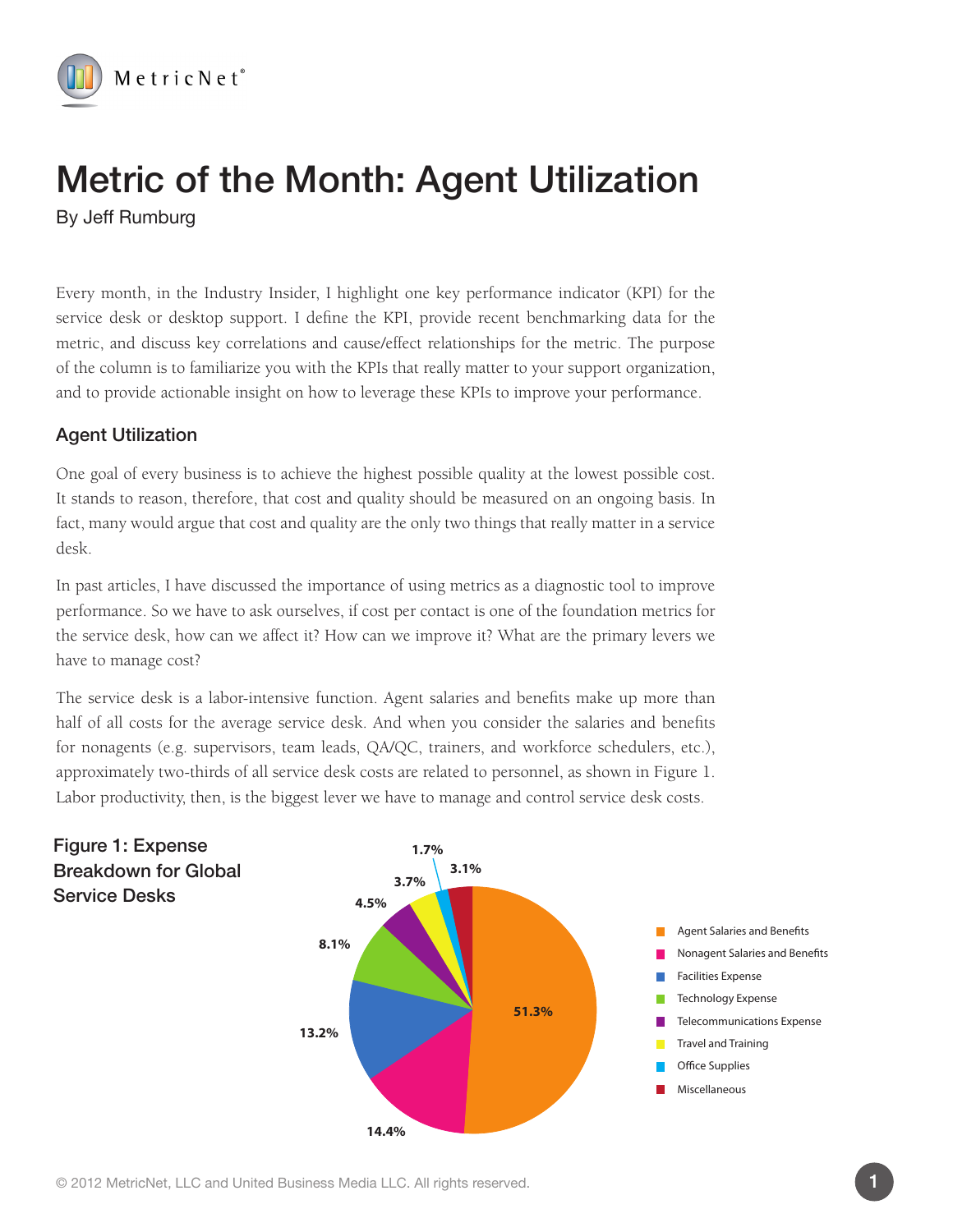The best measure of labor productivity is agent utilization. Because agent salaries and benefits represent more than half of all service desk costs, if agent utilization is high, the cost per contact will be correspondingly low. Conversely, when agent utilization is low, agent costs, and hence cost per contact, will be high. This is illustrated in Figure 2.





Just as world-class service desks are obsessed with maintaining high customer satisfaction levels, they are equally committed to keeping their costs in check. They do this primarily by maintaining tight control over agent utilization. This has the effect of minimizing cost per contact as illustrated above. That said, extremely high agent utilization rates can actually increase your costs by driving up agent turnover rates. Whenever agent utilization rates approach 60–70 percent, a service desk will experience relatively high agent turnover because they are pushing the agents too hard, leading to burnout and low morale.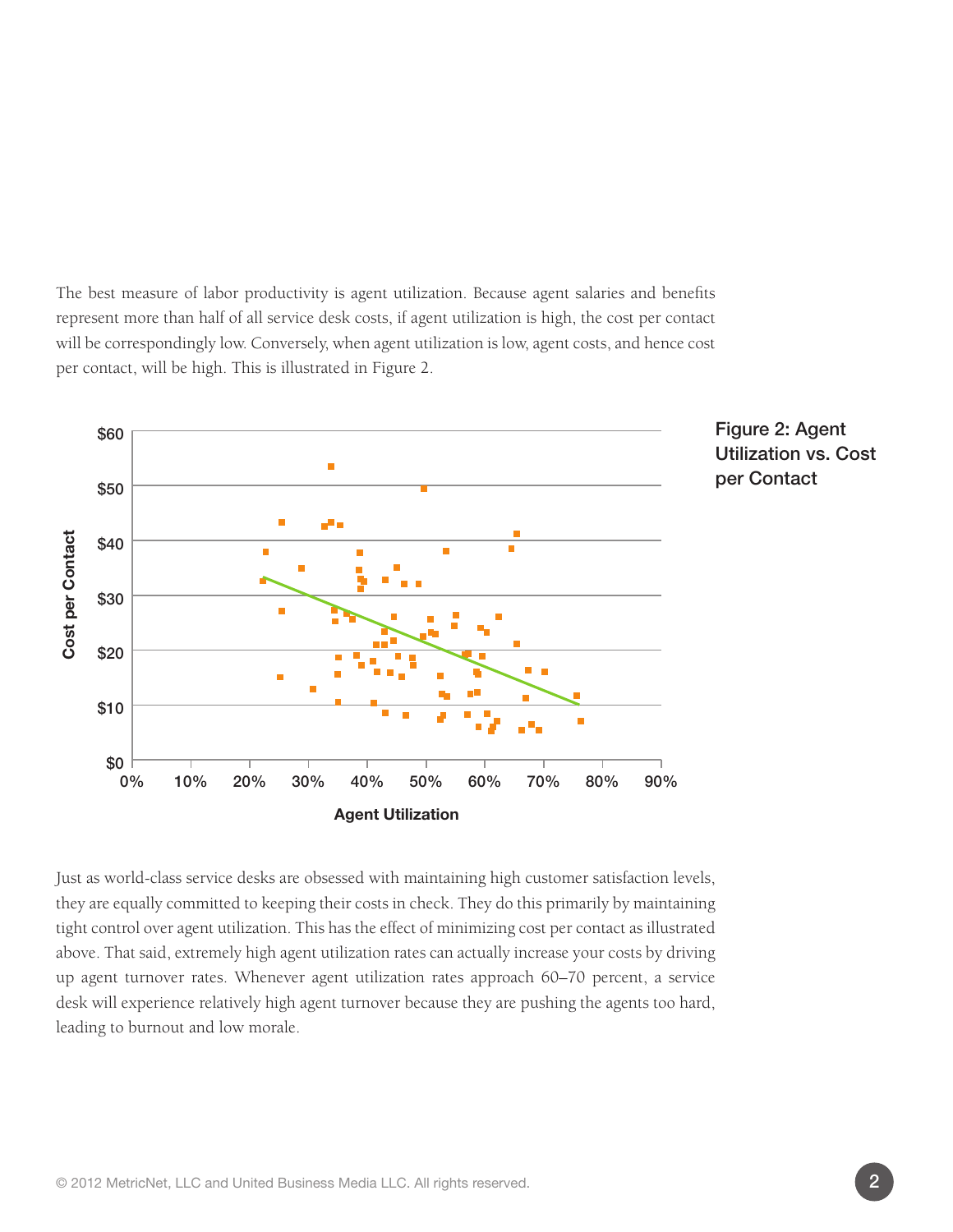The formula for determining agent utilization is somewhat complicated. It factors in the hours in a work day, break times, vacation and sick days, training time, and a number of other variables. But there is an easy way to approximate agent utilization without going to so much trouble:

Agent Utilization = (Average number of calls handled by an agent in a month)  $\times$  (Average call handle time in minutes) (Average number of days worked in a month)  $\times$  (Number of hours worked in a day)  $\times$  (60 min/hr)

Let's say, for example, that the agents in a particular service desk handle an average of 500 contacts per month at an average handle time of ten minutes per contact. Additionally, these agents work an average of twenty-one days per month, and their work day is 7.5 hours after subtracting lunch and break times. The simplified utilization formula above would work out to the following:

> $(500 \text{ contacts per month}) \times (10 \text{ minutes per contact})$  = 52.9% (21 working days per month)  $\times$  (7.5 work hours per day)  $\times$  (60 min/hr)

Once again, this is not a perfect measure of agent utilization, but it is quick and easy, and it gets you within five percent of the true agent utilization figure.

## Benchmark Ranges for Agent Utilization

MetricNet's benchmarking database shows that the average agent utilization for service desks worldwide is about 48 percent. This number varies widely, from a low of 22 percent to a high of 76 percent. Those at the low end of this range tend to be smaller service desks that are unable to achieve economies of scale, or service desks that are required to staff a back shift when few calls come in. Those at the high end of this range tend to be outsourcers, who typically have good scale economies and have a profit incentive to keep agent utilization rates on the high side.

Figure 3 on the following page shows the distribution of agent utilization statistics for a representative cross-section of service desks worldwide.